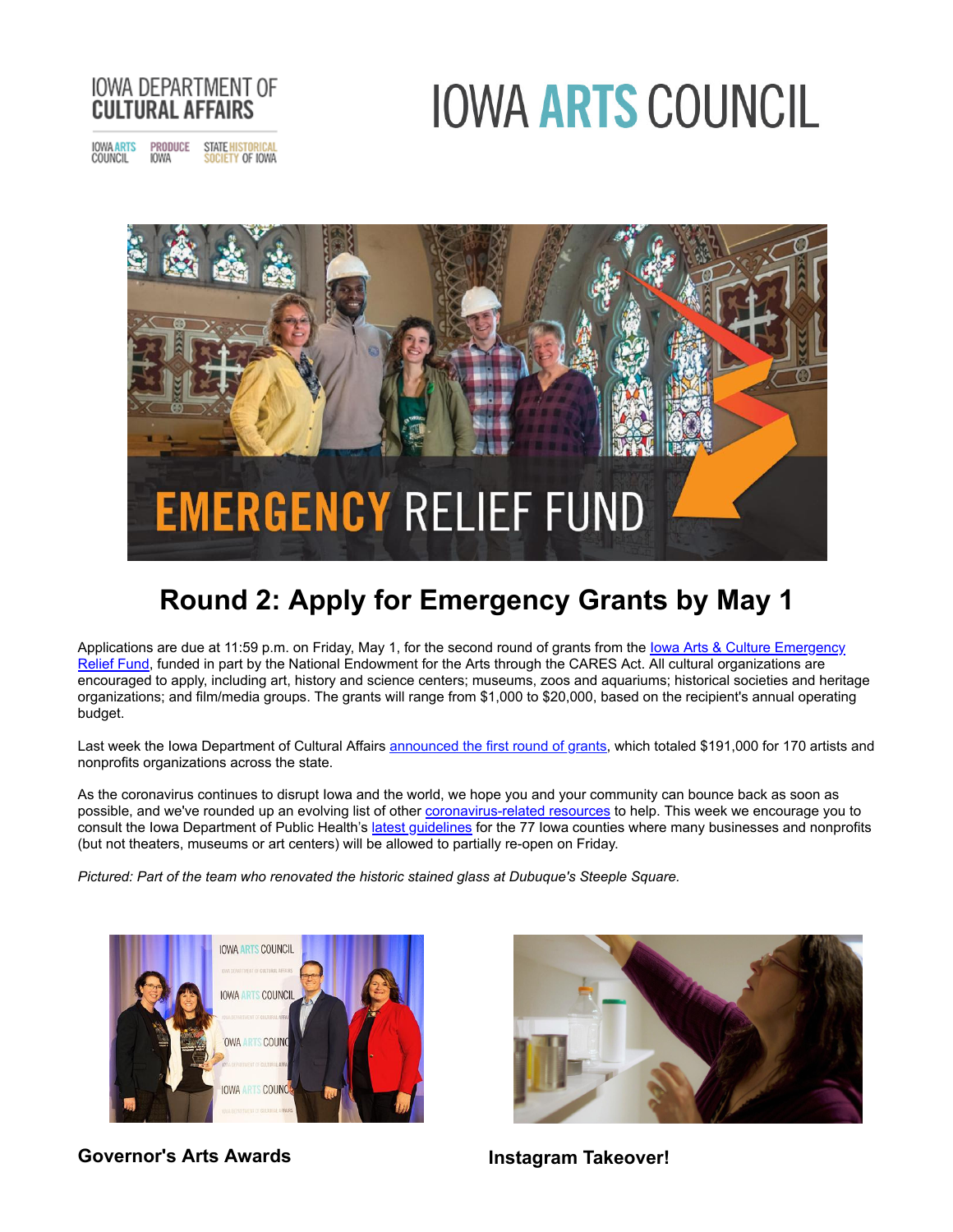Applications are due at 11:59 p.m. Friday, May 1, for the [Governor's Arts Awards,](http://r20.rs6.net/tn.jsp?f=001IAqY1Zo-ocIMRZk3ArVAMQJrrRjEJ50X5eKi4fRJAfxgrDIFze4GVwdmdDdbfof0Xdk1_hKgUS-O3pIK4xOHdoyxU4QvUySAniPR-LdYcYRN1-NhhHwl21Z-nkdmcmAkYQwSbTEeDz1Kqh8gwDC5zAB7fpppkvXUjB8AlvJCqDM0mrOsjtVzY9BtEs50cOwAYfOrUYb6OiPJQZ3jsGT2buIAnllQvjOFW3n3pGnkAB3R-wyMiB6hyTDk0O1BpWrW7CGU8i2nF3e-0x9g2J0YJg==&c=g0Lt1fx2xnUTEhv1ogUS7MY5SRxLwwXI0HlurREFOjF9dyFhP-pCIw==&ch=AMap2DYz-JmoKBw2RaR1kW4vILg-BjMTSF7DWc0zNLcCCOu1sCickw==) which honor Iowa artists, arts groups and communities that have made a big impact in the arts over the last couple of years or even decades. The [awards will be presented during the virtual](http://r20.rs6.net/tn.jsp?f=001IAqY1Zo-ocIMRZk3ArVAMQJrrRjEJ50X5eKi4fRJAfxgrDIFze4GVz3TQWEvDKPYAdMMiFtgLNJBNm6PlKj9pnFfg2p0N1Z2LmXTF63Q0az4eSn7nUMEA7BdpT18X-KwnB6mpfM7tqjv2UaXk3Pf3Pr96l8u1sflxX7g4asiy3CZVYRJkLYTY-i7si0Kyy6wiXNgrk_-p0E=&c=g0Lt1fx2xnUTEhv1ogUS7MY5SRxLwwXI0HlurREFOjF9dyFhP-pCIw==&ch=AMap2DYz-JmoKBw2RaR1kW4vILg-BjMTSF7DWc0zNLcCCOu1sCickw==) lowa Arts Summit on Aug. 7.

Iowa Artist Fellow Ange Altenhofen is taking over our Instagram account @lowaArtsCouncil from Saturday through May 8. Follow along for a glimpse into the Chariton artist's creative process – her interests, her inspirations and her latest [multi-sensory sculptural projects](http://r20.rs6.net/tn.jsp?f=001IAqY1Zo-ocIMRZk3ArVAMQJrrRjEJ50X5eKi4fRJAfxgrDIFze4GV0zeLP0cJy1NFrQ1cSvipgm3pkdsP3bq_WAajJWEiImd_vaN9Pm0ruU8ret5T9DNw-VEuzG_Sfy5pgJz9Iyeqy89qJPszHcw9fqa3dXG6svdtTM3sa_XmFt8k3V5QjVNElp4zKjgsOwJq9aqM_FgKJ9xsuprJzodX4IOYlk05xiXTIf2vMN0X8JvHSXrG2Vjxw==&c=g0Lt1fx2xnUTEhv1ogUS7MY5SRxLwwXI0HlurREFOjF9dyFhP-pCIw==&ch=AMap2DYz-JmoKBw2RaR1kW4vILg-BjMTSF7DWc0zNLcCCOu1sCickw==).



## **Annual Grants & Designations**

One month remains to apply for the Iowa Department of Cultural Affairs' annual grants for arts, film and history [projects; the applications are due June 1. Applications](http://r20.rs6.net/tn.jsp?f=001IAqY1Zo-ocIMRZk3ArVAMQJrrRjEJ50X5eKi4fRJAfxgrDIFze4GV6Kwa_1nIsq_PkNTyFqYLvZBQOmISH-VVtzIRzU7t7DS8K_tz3A-MqihZRU-1W8dibtPsXwa97xVooBFzA1H1vNBJEepUHNET95z9wYNlzkXHop40S91Wd-H0aeCM66VSg==&c=g0Lt1fx2xnUTEhv1ogUS7MY5SRxLwwXI0HlurREFOjF9dyFhP-pCIw==&ch=AMap2DYz-JmoKBw2RaR1kW4vILg-BjMTSF7DWc0zNLcCCOu1sCickw==) for [Iowa Great Places](http://r20.rs6.net/tn.jsp?f=001IAqY1Zo-ocIMRZk3ArVAMQJrrRjEJ50X5eKi4fRJAfxgrDIFze4GV-egebSX6PwkBG-dxJDczMf2JLh0Nr4egZAObGj1pft-UsYrwQsZVnkFbzMvOpcwS2VK5Hx93RAsZ3iYrQ4cWXTTa6s9z2Hw5pT_SoWagt0r3a-DOJXKlX0R8WXJ_w-1gbWwU0F8tEz63FXxB2wDoZpypoW0Us0hJQ==&c=g0Lt1fx2xnUTEhv1ogUS7MY5SRxLwwXI0HlurREFOjF9dyFhP-pCIw==&ch=AMap2DYz-JmoKBw2RaR1kW4vILg-BjMTSF7DWc0zNLcCCOu1sCickw==)and lowa Cultural & Entertainment [Districtdesignation and re-designation are due June 15.](http://r20.rs6.net/tn.jsp?f=001IAqY1Zo-ocIMRZk3ArVAMQJrrRjEJ50X5eKi4fRJAfxgrDIFze4GV-egebSX6Pwkgm9eJib6dBdHEoY7m9GOawQuMoktMsVIqgyxh1X1D56XRgAbx7mugVonLuWQB3xgFeT80AsvkM0k3-9cdpRCwtQIXwuarK8HSs_A63nObH4sbS5r43FCTu8TPHmmRxj5riJ836ckD8Z8TVFmZH8fdyukbVPM0he8-vZ1vXr98rl5py1o2HVTEWyuyrwEoXQN&c=g0Lt1fx2xnUTEhv1ogUS7MY5SRxLwwXI0HlurREFOjF9dyFhP-pCIw==&ch=AMap2DYz-JmoKBw2RaR1kW4vILg-BjMTSF7DWc0zNLcCCOu1sCickw==)



#### **Dream Now, Visit Later**

Travel Iowa invites museums, galleries and other cultural attractions across the state to sign up for a free online service, through Bandwango, to sell gift cards and admission tickets in increments of \$10 and \$25. [Register](http://r20.rs6.net/tn.jsp?f=001IAqY1Zo-ocIMRZk3ArVAMQJrrRjEJ50X5eKi4fRJAfxgrDIFze4GVyY5tqeMdwPR6ef9DaT0TxlXgIaYkQ-S9d6411rxd3MC1zqNzeeH1K5L-2YQI0CjiWXWHyNyWPTP2I3VaMap9nvXV8EeQrMFI6FAhRgZGrHLUPaSYWJEajo=&c=g0Lt1fx2xnUTEhv1ogUS7MY5SRxLwwXI0HlurREFOjF9dyFhP-pCIw==&ch=AMap2DYz-JmoKBw2RaR1kW4vILg-BjMTSF7DWc0zNLcCCOu1sCickw==) by May 8 to be included in the statewide "Dream Now, Visit Later" campaign that launches around Memorial Day.



## **Call for Iowa Films**

Calling all Iowa filmmakers: We're now accepting submissions for the fifth season of ["The Film Lounge](http://r20.rs6.net/tn.jsp?f=001IAqY1Zo-ocIMRZk3ArVAMQJrrRjEJ50X5eKi4fRJAfxgrDIFze4GVxdT-f8y-QAz8Xy3j8099sjbmkJ4kxFAlrQYGrT-O3zrYwTXcSvxE5xss1jZG8BC_tyfeGzpyby3d1LNqZunORdzCBzoY0IQ_lJCQpXHuABKBgEL0K6oJR-W5fsy1M6VZJ0apzYstMuY&c=g0Lt1fx2xnUTEhv1ogUS7MY5SRxLwwXI0HlurREFOjF9dyFhP-pCIw==&ch=AMap2DYz-JmoKBw2RaR1kW4vILg-BjMTSF7DWc0zNLcCCOu1sCickw==)," the statewide showcase of Iowa filmmaking produced by Iowa PBS in partnership with the Iowa Arts Council and Produce Iowa. Submit for films between 2 and 20 minutes long, in any genre, before the deadline on June 1.



# **Take an #IowaCultureCoffeeBreak**

Need a break? Join us at 3 p.m. every weekday for an #IowaCultureCoffeeBreak on lowa Culture's Facebook page. We're spotlighting Iowa artists, musicians, museums and more – and we're taking suggestions! Coming up: a tour of Dubuque's Steeple Square on Monday and Birmingham's Calico Press on Tuesday.

# **Coming Up**

Note that some of the following events may be canceled or postponed. Please check online for updates.

#### **State Grant Opportunities**

May 1: [Iowa Arts & Culture Emergency Relief Fund: Round Two](http://r20.rs6.net/tn.jsp?f=001IAqY1Zo-ocIMRZk3ArVAMQJrrRjEJ50X5eKi4fRJAfxgrDIFze4GV82DLq51dgeTOM51PEM3sR_5c6yZ7pvBZ2Y21HM6yiBZWoLxfA04ohwLzYDXd2H4o85FV6gsjkFhHQqlTT_qyHPwWZCroFwKdGGHO9urAYaFm5teblvDZteAN8o1AimIRw==&c=g0Lt1fx2xnUTEhv1ogUS7MY5SRxLwwXI0HlurREFOjF9dyFhP-pCIw==&ch=AMap2DYz-JmoKBw2RaR1kW4vILg-BjMTSF7DWc0zNLcCCOu1sCickw==)

- June 1: [Capacity Building Grant](http://r20.rs6.net/tn.jsp?f=001IAqY1Zo-ocIMRZk3ArVAMQJrrRjEJ50X5eKi4fRJAfxgrDIFze4GV3zpKERfAtuuiGEuhMQmat3yCGtaUjOU4UoOjHL-JG6LngGpPzSB71LTeMC9G0gXFWidnPRWctnTaWqe6gqX5VePBKGcrpT1orOSpQleNvGuXbuswTPV_HHJm81QOB_JtCyAaXtva8WEJ7p9NuBWQHS0tdyxfDF55Qq4vZwqjHUQS7kVZHGtAj8=&c=g0Lt1fx2xnUTEhv1ogUS7MY5SRxLwwXI0HlurREFOjF9dyFhP-pCIw==&ch=AMap2DYz-JmoKBw2RaR1kW4vILg-BjMTSF7DWc0zNLcCCOu1sCickw==)
- June 1: [School Arts Experience](http://r20.rs6.net/tn.jsp?f=001IAqY1Zo-ocIMRZk3ArVAMQJrrRjEJ50X5eKi4fRJAfxgrDIFze4GVwdmdDdbfof0_yzV1o6GaKbwJVAxempmPhsn7xniPn__bwXUQ8r8cJeMM15WYpfQMjSKE1vGe8lv2EFSOWtSP-SrflC07z86A2UbNHnIZ2dZqz7heqOs11EyfKjF4m_diI98qZWHs9WZ1hr-L9MxperrEpe0a1fPmppkgbQZtZHGilDuzDun1RI=&c=g0Lt1fx2xnUTEhv1ogUS7MY5SRxLwwXI0HlurREFOjF9dyFhP-pCIw==&ch=AMap2DYz-JmoKBw2RaR1kW4vILg-BjMTSF7DWc0zNLcCCOu1sCickw==)
- June 1: [Cultural Heritage Project Grant](http://r20.rs6.net/tn.jsp?f=001IAqY1Zo-ocIMRZk3ArVAMQJrrRjEJ50X5eKi4fRJAfxgrDIFze4GV-egebSX6PwkC_5YItsf_F17cdzgVLVYJCaz8XmFwfFx6yII3tKfG09yYAdRMigzgpArcehUWHgBHhkSK9HNWZLCiPEGAEX_K0KBmdjUbgwaywvg7DRtKldfou_piXdGIl2M8ACTKMqr0akPkuV9lHRGVozu_dPvvtW_SnNSOcOhUcs45zS0NvTeBymSAt1oeg==&c=g0Lt1fx2xnUTEhv1ogUS7MY5SRxLwwXI0HlurREFOjF9dyFhP-pCIw==&ch=AMap2DYz-JmoKBw2RaR1kW4vILg-BjMTSF7DWc0zNLcCCOu1sCickw==)
- June 1: [Art Project Grant](http://r20.rs6.net/tn.jsp?f=001IAqY1Zo-ocIMRZk3ArVAMQJrrRjEJ50X5eKi4fRJAfxgrDIFze4GVwdmdDdbfof0_5_8_QLQDUum0RvIQ3wGc0Z-xVhxLdBxdltXj4KmVu2tP9PhI-p0l1LNzu-gY6Ex6AJLTShQCYgOEs7XrksEFC4rwXd65j6G4sYfHDGUckqSSvAKC5rAfsVUQ8zfYUKU-W0vH98ZcRHiwgQ3cCkPMmEE-zj_8W7wbLitmT9PBjk=&c=g0Lt1fx2xnUTEhv1ogUS7MY5SRxLwwXI0HlurREFOjF9dyFhP-pCIw==&ch=AMap2DYz-JmoKBw2RaR1kW4vILg-BjMTSF7DWc0zNLcCCOu1sCickw==)
- June 1: [Greenlight Grant](http://r20.rs6.net/tn.jsp?f=001IAqY1Zo-ocIMRZk3ArVAMQJrrRjEJ50X5eKi4fRJAfxgrDIFze4GVwdmdDdbfof03v0uV1ei_r0_7EGbTsh5MBcis198p4nEkp9jFAhchLm7otWqQjeCMubkLW4oB_0Rso37p2YS32l88TJGZ6uDbl9WZQnjuos27KmWelvTJsZdFbXozn53kWmB2r4O5al8h1XupMZgfHO6hSzABp-5gQzw-iq-M8K01fxBFY1t5Ss=&c=g0Lt1fx2xnUTEhv1ogUS7MY5SRxLwwXI0HlurREFOjF9dyFhP-pCIw==&ch=AMap2DYz-JmoKBw2RaR1kW4vILg-BjMTSF7DWc0zNLcCCOu1sCickw==)
- June 1: [Rural Innovation Grant](http://r20.rs6.net/tn.jsp?f=001IAqY1Zo-ocIMRZk3ArVAMQJrrRjEJ50X5eKi4fRJAfxgrDIFze4GV3zpKERfAtuuyqxkUBsqJibutbY5v2sS4eza7ZpgqNyvB-ts11SpTwxo_NE8oD7tIjkpxo4yz5PYQCgZao-bxfOF8nZCUjnT_LP96u-TFPj4IgL2nyTy03_B4yr7yfZOQC_9sCWjIpsWFv5n7Cm_wGnP8c4HfFn7bClVUCirsgs6TU3Q8FzmXK_5H20OkNDRrg==&c=g0Lt1fx2xnUTEhv1ogUS7MY5SRxLwwXI0HlurREFOjF9dyFhP-pCIw==&ch=AMap2DYz-JmoKBw2RaR1kW4vILg-BjMTSF7DWc0zNLcCCOu1sCickw==)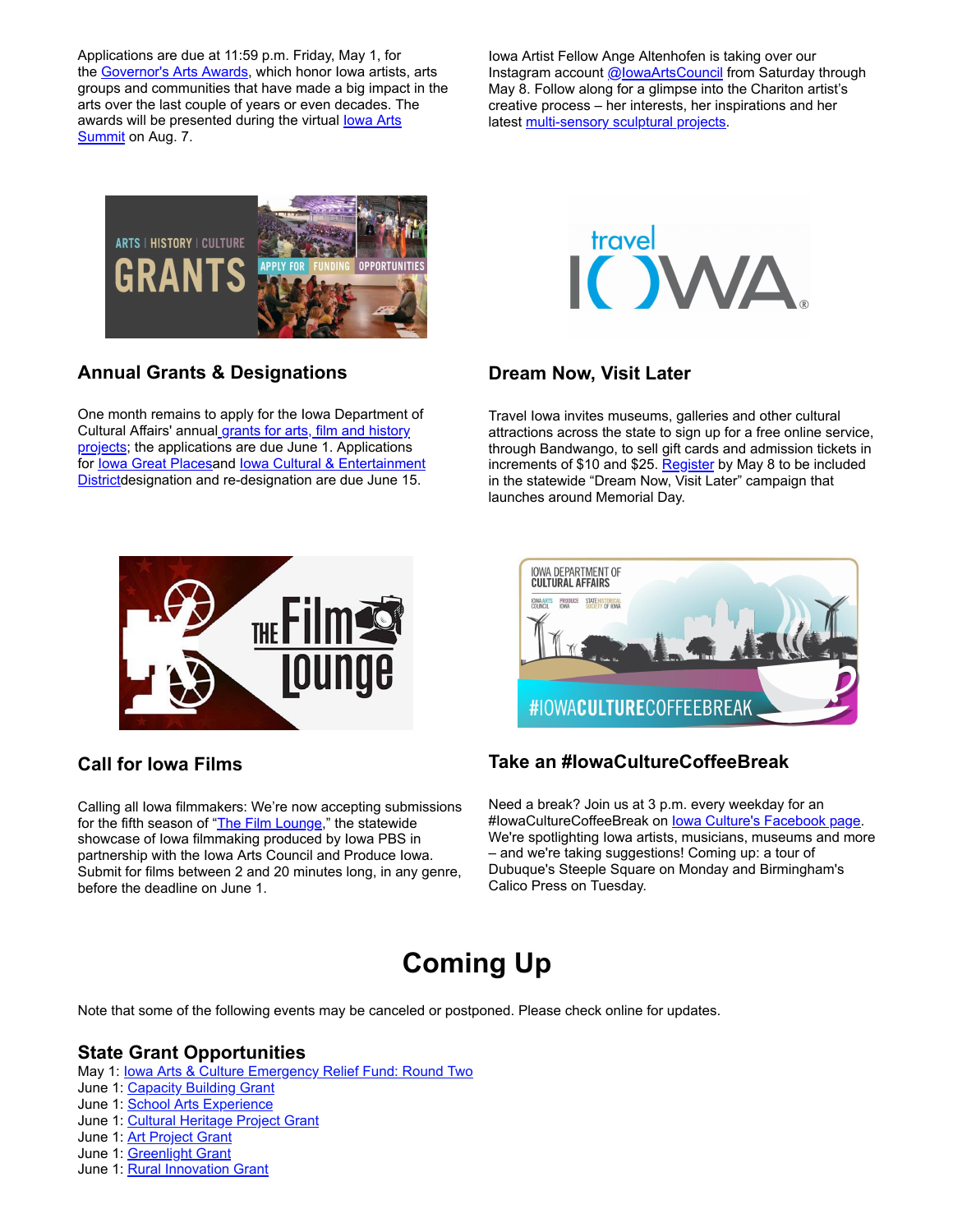#### **Non-State Grant Opportunities**

- April 30: [New Music Solidarity Fund](http://r20.rs6.net/tn.jsp?f=001IAqY1Zo-ocIMRZk3ArVAMQJrrRjEJ50X5eKi4fRJAfxgrDIFze4GV-egebSX6PwkGhLHv6pqjLUWdHuhvVz4JeNNrpMNgrlcDuwBfoXrCA2b8Y6ejVFMETH4Zg5jZje507Z9X8K7RG_938C9PWRKUZOKbn92ELwNjMtgvO_F_vVpHRALFWgyg7OgAB8TD4pKH78_K12RGOP7lXwJvdqf1i7I7Jtw_nBioGkn79i8rdMcHFQTcnhpNenEPzwBlHi-&c=g0Lt1fx2xnUTEhv1ogUS7MY5SRxLwwXI0HlurREFOjF9dyFhP-pCIw==&ch=AMap2DYz-JmoKBw2RaR1kW4vILg-BjMTSF7DWc0zNLcCCOu1sCickw==) April 30: [Artist Relief Fund](http://r20.rs6.net/tn.jsp?f=001IAqY1Zo-ocIMRZk3ArVAMQJrrRjEJ50X5eKi4fRJAfxgrDIFze4GVyY5tqeMdwPRBM1rqkLA8dJ76rKMEV1SKQQ5r3puSGUIVwTdJo8ZN5stuZ_OmbTBqoMvof8PPJDLecLHwtxuzldjKdcfzdK-ZuorgexHhVs0u3hN2CcZehLOxhKG-wi6_46YBgwTDhT_GeEojTUrW_nRIPIZYcrha1MHaT3WTujPLBywsd1Cx077qnT24jXqVQ==&c=g0Lt1fx2xnUTEhv1ogUS7MY5SRxLwwXI0HlurREFOjF9dyFhP-pCIw==&ch=AMap2DYz-JmoKBw2RaR1kW4vILg-BjMTSF7DWc0zNLcCCOu1sCickw==) May 1: [Humanities Iowa Grant](http://r20.rs6.net/tn.jsp?f=001IAqY1Zo-ocIMRZk3ArVAMQJrrRjEJ50X5eKi4fRJAfxgrDIFze4GVwdmdDdbfof09X1UwXfkqe9cd_2kRdLbbwlBwYOiPGgEPt-tFEko2M1E6-rpDI6pXUnXG8jGl9ZHPXMuYaaq0l0Wqsv6x8xF7qwYoq425Lg8fuWht3dygdAFKiBAo_1datn73GHNItO1e419hRRCpnCEOVp3cGpGdpRuopXeXRu3u6QPlOHmJZyc6Xpxn3GKlg==&c=g0Lt1fx2xnUTEhv1ogUS7MY5SRxLwwXI0HlurREFOjF9dyFhP-pCIw==&ch=AMap2DYz-JmoKBw2RaR1kW4vILg-BjMTSF7DWc0zNLcCCOu1sCickw==) May 7: **[Innovate Grant](http://r20.rs6.net/tn.jsp?f=001IAqY1Zo-ocIMRZk3ArVAMQJrrRjEJ50X5eKi4fRJAfxgrDIFze4GV9Mr8kAl5G8mvGWeZAMEjqo6y7o-30f3J559ezQIxSk5R684y7-FIlN4AnF1IOaLSiGy2n5tOoKocUY1u6_BzWOLk5s2ULmzo3GEiKacYoOeR4HfkXyBiQBXNMC8jurqB1PbMEd-0d_Th4a-0o1xgMfwoo7CIJKw-1RWFDOQHsxOgrGQgc9lR2g=&c=g0Lt1fx2xnUTEhv1ogUS7MY5SRxLwwXI0HlurREFOjF9dyFhP-pCIw==&ch=AMap2DYz-JmoKBw2RaR1kW4vILg-BjMTSF7DWc0zNLcCCOu1sCickw==)** May 8: [Lewis Prize for Music Covid-19 Fund](http://r20.rs6.net/tn.jsp?f=001IAqY1Zo-ocIMRZk3ArVAMQJrrRjEJ50X5eKi4fRJAfxgrDIFze4GVyY5tqeMdwPRhlUrwl4WnxGxhp9fz8EqtOAXYYPOJBQk-pKM49p_WyQEhsNpVqfCDyud8020y8v0b2zLr1CjzowJvnRIRAskp_wJ--anf6rnJ3SGxAAzZ9Sitp7Ohu-_W5cKrsNRkHem0bnnF-PNFIc627fIzxRSWlC4xwFJMarTqjJRCKuVoh07sbaOyg_uxuoaOQuq8RT4nqRsNM_c8Sg=&c=g0Lt1fx2xnUTEhv1ogUS7MY5SRxLwwXI0HlurREFOjF9dyFhP-pCIw==&ch=AMap2DYz-JmoKBw2RaR1kW4vILg-BjMTSF7DWc0zNLcCCOu1sCickw==) May 11: [NEH CARES Act Grants](http://r20.rs6.net/tn.jsp?f=001IAqY1Zo-ocIMRZk3ArVAMQJrrRjEJ50X5eKi4fRJAfxgrDIFze4GVyY5tqeMdwPRMcsTLe2A3Ppv-shJL06V-4ci7BoS5xw2Atp7bh8ex0oXWQtXcGJy04AVezBoZmMeP0wQ0uD2h_PwwiIEhwDlDF7ypppsdx1jIkr9vKKe9kHkUrIPKLkxl5IQezKs_C-AOrinBjfXjgDU_8X7A0sTQjPYubf7D0w2uEFQFkVQ8I7uUMmHOScu2Gp_848OGk31&c=g0Lt1fx2xnUTEhv1ogUS7MY5SRxLwwXI0HlurREFOjF9dyFhP-pCIw==&ch=AMap2DYz-JmoKBw2RaR1kW4vILg-BjMTSF7DWc0zNLcCCOu1sCickw==) May 15: [AARP Community Challenge](http://r20.rs6.net/tn.jsp?f=001IAqY1Zo-ocIMRZk3ArVAMQJrrRjEJ50X5eKi4fRJAfxgrDIFze4GV3zpKERfAtuuT9sIbvvfwI5l-Av3qBLQh4paiV9aaMMQ78zCFCQAE3IH7Au4XvuEyMuwVqO4Tit1fWIENcPepIURXeuFB_gHt0-78R59FRsmpWdbv2xiW556CsnDZrOGRgGFrd8SImXwcDKcfUw9m3AaXOmh7nwsWg7Ws2mhjUpEeyPgeRIAbv_58ppUQjYUdsq4DAg4TFnG&c=g0Lt1fx2xnUTEhv1ogUS7MY5SRxLwwXI0HlurREFOjF9dyFhP-pCIw==&ch=AMap2DYz-JmoKBw2RaR1kW4vILg-BjMTSF7DWc0zNLcCCOu1sCickw==) May 19: [The Hopper Prize](http://r20.rs6.net/tn.jsp?f=001IAqY1Zo-ocIMRZk3ArVAMQJrrRjEJ50X5eKi4fRJAfxgrDIFze4GVyNpajqiTZU4T0sW1Oikz9lEkHtObEOseAupl9_hB6SY_gYxz7Io8WFU0U7Boxy3C0pnkt9QrJJfLRF9lym3DTzj9O-CIhceFhaaz0_8aPRxOYgdYU4b7Xujs9T6_LMjYanvik5Ag888ZjeRDg_fWUfn9_SHy89LOV78AFXBTTs5FUUM9xEEn50=&c=g0Lt1fx2xnUTEhv1ogUS7MY5SRxLwwXI0HlurREFOjF9dyFhP-pCIw==&ch=AMap2DYz-JmoKBw2RaR1kW4vILg-BjMTSF7DWc0zNLcCCOu1sCickw==) May 20: [Arts Writers Grant Program](http://r20.rs6.net/tn.jsp?f=001IAqY1Zo-ocIMRZk3ArVAMQJrrRjEJ50X5eKi4fRJAfxgrDIFze4GVyNpajqiTZU4mgpCrYfPAEH3IGHg2FcT2CXuWq9K9OaCMuWoniSgcDIF7GI_ioJ8HlCzDFXLEzcXJC_r_J66I_ElsnAW5QdHc1AiQSNFzo9Ft069PGOXLK2TNii3FNp3yWYPas5sFe5cFWxAXIkuxL_9YU-dNpTDavpQgRoFQ9G-BAZbZqAhwyK_Ns8mDz9pMBHjnKTodCYk&c=g0Lt1fx2xnUTEhv1ogUS7MY5SRxLwwXI0HlurREFOjF9dyFhP-pCIw==&ch=AMap2DYz-JmoKBw2RaR1kW4vILg-BjMTSF7DWc0zNLcCCOu1sCickw==) June 1: [Foundation for Contemporary Arts Emergency Grants](http://r20.rs6.net/tn.jsp?f=001IAqY1Zo-ocIMRZk3ArVAMQJrrRjEJ50X5eKi4fRJAfxgrDIFze4GVyY5tqeMdwPRBUQA1RjKGcGlaEjskv3L1zPw-AI_ug_xb8SOQoWqgfDPxqwjUyx0wjyN6V1k6PAeMT5-PJy2_ILxwwa1aTrIn9tbC9PX8qL8O_5-HPN2nXni8tyonOHOkokTUrO6h8oI0MNFT_kWMA1XRTKzXyUnCK8VdGQGqyMQ-wQS4C2LZYSj1zdYIwxckARTIrLD9XCmA4NiVx8yQDo=&c=g0Lt1fx2xnUTEhv1ogUS7MY5SRxLwwXI0HlurREFOjF9dyFhP-pCIw==&ch=AMap2DYz-JmoKBw2RaR1kW4vILg-BjMTSF7DWc0zNLcCCOu1sCickw==) June 1: [Verizon Small Business Recovery Fund](http://r20.rs6.net/tn.jsp?f=001IAqY1Zo-ocIMRZk3ArVAMQJrrRjEJ50X5eKi4fRJAfxgrDIFze4GVyY5tqeMdwPRozN5oga8_yHz-jomkmTdW8z2Rm6yNy5ZftY5MBBHoQh_G9DIn-G_Sl8ph3Hkt0gkDXo_jfi_MqjRfm40AGNv_PdP3rqEXHxE36WyAJX1qrEiV1sVYtysGZxlaTJebJtKBv9FqtHBqpNVMjaGYIX5iLfzuSKC5oC7_-zzuaNcqBcf_PuNd8FoLYsDsjIFODFqLMuDOII6lej8AUHHhF1Zxw==&c=g0Lt1fx2xnUTEhv1ogUS7MY5SRxLwwXI0HlurREFOjF9dyFhP-pCIw==&ch=AMap2DYz-JmoKBw2RaR1kW4vILg-BjMTSF7DWc0zNLcCCOu1sCickw==) June 1: [Dramatist Guild Foundation Emergency Grants](http://r20.rs6.net/tn.jsp?f=001IAqY1Zo-ocIMRZk3ArVAMQJrrRjEJ50X5eKi4fRJAfxgrDIFze4GVyY5tqeMdwPRk7CyQFERQI-d-YsaeYKfzoipqBzkjmZBFA8_rN9dx6_A-oF_aWO22373N1haNACLFtzpzcMT-b2N7UsTDZmI00w1cp4riDkDMAw2dLzarr19v5TC3cZvDLIJ2clP1CWK9Il3O5vVOqxDf4kSRlZEzZArsbAEl0BZ1H8c-0O-JIER3UP5C0QDGlGkNEZgsRA7S71cFR8QJGJ9LK_xKTcYLQ==&c=g0Lt1fx2xnUTEhv1ogUS7MY5SRxLwwXI0HlurREFOjF9dyFhP-pCIw==&ch=AMap2DYz-JmoKBw2RaR1kW4vILg-BjMTSF7DWc0zNLcCCOu1sCickw==) June 1: [The Authors League Fund Emergency Support](http://r20.rs6.net/tn.jsp?f=001IAqY1Zo-ocIMRZk3ArVAMQJrrRjEJ50X5eKi4fRJAfxgrDIFze4GVyY5tqeMdwPRCR2EttdGwMjmua4Tz4b5AKRT6mnr8OqPrT3v62ui3_dlOuI4vzRhLj36kzCT_SzR5YE7edSnwBjqBvGB9q1IsFSDLzFOTxnp9d3EGupj7DsumVkaOPLmXkmEe2vOjvxxMzwUzF_0FYQTe9FMFrV5GJHUW75vQ-3hChP9E2JBYMYs2RLoo-7b-XxbgrCh6DacBG-lwMkxfppWydy0LA0y6w==&c=g0Lt1fx2xnUTEhv1ogUS7MY5SRxLwwXI0HlurREFOjF9dyFhP-pCIw==&ch=AMap2DYz-JmoKBw2RaR1kW4vILg-BjMTSF7DWc0zNLcCCOu1sCickw==) June 1: [Arts & Culture Leaders of Color Emergency Fund](http://r20.rs6.net/tn.jsp?f=001IAqY1Zo-ocIMRZk3ArVAMQJrrRjEJ50X5eKi4fRJAfxgrDIFze4GVyY5tqeMdwPR-jSNx1R8PtZvQvKotP_-JSa4mD7HP1wQ2nKQU6S3w-j-RUop-ho_lgxfaBDk3iOJR-rwRqoiwKAOofUC9qVL2gICnYaCfY0Lm4BuoptgZ3-97xAnmz65xhAlHP62sGdZTH1M-7ihD-U5mpuot6ABgfP64jVqOetSF1SLS1jp9X6z1O9jAoXub78s4RXl4PRXm7I6oygnn6SmI9HzdDHbFdzCdByO5aVF&c=g0Lt1fx2xnUTEhv1ogUS7MY5SRxLwwXI0HlurREFOjF9dyFhP-pCIw==&ch=AMap2DYz-JmoKBw2RaR1kW4vILg-BjMTSF7DWc0zNLcCCOu1sCickw==) June 30: [JustFilms](http://r20.rs6.net/tn.jsp?f=001IAqY1Zo-ocIMRZk3ArVAMQJrrRjEJ50X5eKi4fRJAfxgrDIFze4GVyY5tqeMdwPRBrCfwflh6XAVbIUJQbH9cIwWM1oO1gqLGgRVWifl95kvyj18IcqIKXcWUHyrOzfBDBC_tX7Ovrs-7_r9gIH_YOF7lfoxwRXGgCph9MY3VwY3psVSRliHED5WDDD-n8InknEBpJ4I9LTVu8-w4xcssA5sdrhKxtutWovCXm_yuAY=&c=g0Lt1fx2xnUTEhv1ogUS7MY5SRxLwwXI0HlurREFOjF9dyFhP-pCIw==&ch=AMap2DYz-JmoKBw2RaR1kW4vILg-BjMTSF7DWc0zNLcCCOu1sCickw==) July 9: [Challenge America](http://r20.rs6.net/tn.jsp?f=001IAqY1Zo-ocIMRZk3ArVAMQJrrRjEJ50X5eKi4fRJAfxgrDIFze4GV-Q8AOxDtQl9mx2uVe5vLFUontuKrUpj6bkdcI5IQO8x5V9KPZW90lTTsomcF7Ag-zfQhbSdb3h65EpFxUdWp27jyZueWtYBzZK8q3tkM7upBbTafIu4CSWs4KGe2vi5fl4TzyMI8tWWbEFKYnvUTf3JZ25W6A9Kchu3zqCNuZJCfjUEF7Nmv1w=&c=g0Lt1fx2xnUTEhv1ogUS7MY5SRxLwwXI0HlurREFOjF9dyFhP-pCIw==&ch=AMap2DYz-JmoKBw2RaR1kW4vILg-BjMTSF7DWc0zNLcCCOu1sCickw==) July 9: [NEA Grants for Arts Projects](http://r20.rs6.net/tn.jsp?f=001IAqY1Zo-ocIMRZk3ArVAMQJrrRjEJ50X5eKi4fRJAfxgrDIFze4GVyNpajqiTZU49w3d5AGuW88zA1GSACSiXsqN46vEo_qoR5W12UaKOUPIoXfO_EOv3XbGNd8DSmxr_nFqP2-L64DpsWNkVLfRGEGdgNvtAC_DXDztrXXDsXsFaeFkqNe-X7LnEm4UyU70Y_DhHg_aa3yj8TDEW9oz_ftz5YVPAc9b0EYmf_D0kmNrUl2NY4sMSX1_g5XCDEHH&c=g0Lt1fx2xnUTEhv1ogUS7MY5SRxLwwXI0HlurREFOjF9dyFhP-pCIw==&ch=AMap2DYz-JmoKBw2RaR1kW4vILg-BjMTSF7DWc0zNLcCCOu1sCickw==) Aug. 1: [American-Scandinavian Foundation Grants](http://r20.rs6.net/tn.jsp?f=001IAqY1Zo-ocIMRZk3ArVAMQJrrRjEJ50X5eKi4fRJAfxgrDIFze4GVyY5tqeMdwPRXeZbLGPh15aGdTSHHH2wVhmPuDNImYtPnLHVKMtSrf86ZzakvwwQl8M29RUrulHcJ2-kak2i-dXgsVTXRhGCmIZKMzjsdgKlBsNIcD8bFunGraPbKg_aDMGsFhCF1_wtD8Ei8LhFqLIj-4j_vZlOuj-wJsiXM0aRvCgSFSv9NGAyeZPZ55hnu9HgwuYGzy4rtbO8Pdis57fjqAymQWTvHK-zD55NGGHp&c=g0Lt1fx2xnUTEhv1ogUS7MY5SRxLwwXI0HlurREFOjF9dyFhP-pCIw==&ch=AMap2DYz-JmoKBw2RaR1kW4vILg-BjMTSF7DWc0zNLcCCOu1sCickw==) **Calls for Artists** April 30: [Create! Magazine](http://r20.rs6.net/tn.jsp?f=001IAqY1Zo-ocIMRZk3ArVAMQJrrRjEJ50X5eKi4fRJAfxgrDIFze4GV9Mr8kAl5G8myCP-N2YfNyRrEu4uZTOLcg0WcC2YUdtzyh61V4CWP7off3WOlczNpVDVi6KaZHQK27CFugMjPa3D0YZOUKBas75abWEV6uwNImPYBuGy39RvT52CCZy_uo8aJF5f0-X4er0Ngqa4gWilVR4UuatsULGgrhsM8jV5YZm37z0Jrhh6XFJL9NnYgQ==&c=g0Lt1fx2xnUTEhv1ogUS7MY5SRxLwwXI0HlurREFOjF9dyFhP-pCIw==&ch=AMap2DYz-JmoKBw2RaR1kW4vILg-BjMTSF7DWc0zNLcCCOu1sCickw==) April 30: [Clear Lake Arts Center](http://r20.rs6.net/tn.jsp?f=001IAqY1Zo-ocIMRZk3ArVAMQJrrRjEJ50X5eKi4fRJAfxgrDIFze4GV9Mr8kAl5G8mwrL93xGMZLeznUolLtmfa2B-v-cmqC0SxcOVG86kSOOIgA8eWK6QL-AR5XOCn6JGau7dPD4hgIdRJclj_8SfvZlOlzwdg_TR_EAsJ-JGJYDdsG_RZvMgAUbAwdcHIHDO05ko_p1zXac85svyENEOgxp7AtSui5_0alv41XThhNMyWaSQPXAHfw==&c=g0Lt1fx2xnUTEhv1ogUS7MY5SRxLwwXI0HlurREFOjF9dyFhP-pCIw==&ch=AMap2DYz-JmoKBw2RaR1kW4vILg-BjMTSF7DWc0zNLcCCOu1sCickw==) April 30: [Global Meltdown](http://r20.rs6.net/tn.jsp?f=001IAqY1Zo-ocIMRZk3ArVAMQJrrRjEJ50X5eKi4fRJAfxgrDIFze4GVyY5tqeMdwPRxa4alIaJQggfQyuWniCpaP1ntPWDnmh5l43Yo9grCjtaAdqTT88rGC9LFdyc3KHCcUtCm0p1FsRV483wodeU_jVmkpg3MgOOOsz-XAEHyjgvJV5r6JnHnGaqVMMdVBBb8qfD4XByIBxJuN5_XfKmuhso38PSEp1rwXNwcNC08qIdLbJ_fgk3vg==&c=g0Lt1fx2xnUTEhv1ogUS7MY5SRxLwwXI0HlurREFOjF9dyFhP-pCIw==&ch=AMap2DYz-JmoKBw2RaR1kW4vILg-BjMTSF7DWc0zNLcCCOu1sCickw==) May 1: [City of Dubuque](http://r20.rs6.net/tn.jsp?f=001IAqY1Zo-ocIMRZk3ArVAMQJrrRjEJ50X5eKi4fRJAfxgrDIFze4GVyNpajqiTZU4R31h7V_uWcN0JVuLAu4G5m3jxPOaeB2efwJNQvmGjgZp1IRYXhAhrPDl3c_Dp66wReTpdAOpyJMAXdENPkEkv5ylgIIRV052Mt9ldsFoLjzOhePZbTS6cV-5tvOeoyghgnsmr_ygSkKAALRSWACyz8lfqPaIlTXzQ2TR5Fka45Q=&c=g0Lt1fx2xnUTEhv1ogUS7MY5SRxLwwXI0HlurREFOjF9dyFhP-pCIw==&ch=AMap2DYz-JmoKBw2RaR1kW4vILg-BjMTSF7DWc0zNLcCCOu1sCickw==) May 1: [Guthrie County Arts Council](http://r20.rs6.net/tn.jsp?f=001IAqY1Zo-ocIMRZk3ArVAMQJrrRjEJ50X5eKi4fRJAfxgrDIFze4GVyNpajqiTZU4oH4QT3WNmlJ6JuQsGDPbEye2N9kInTUhkwwRYJdNqYnyjXCWSjOejNFkWNPvOgVxO8-SmzKyi9Y2Yhr0LITLtAG3FGwlJXv-xHBHZTYNAEB6j8Mao9GzyYdsGLxdiJjoiQ5FWUaO8dMop9t1n085yVM15O5pGGxXluwiC6vpY-beJBRfOWDk3Y8XX0S0Uy0I&c=g0Lt1fx2xnUTEhv1ogUS7MY5SRxLwwXI0HlurREFOjF9dyFhP-pCIw==&ch=AMap2DYz-JmoKBw2RaR1kW4vILg-BjMTSF7DWc0zNLcCCOu1sCickw==) May 2: [Art as Medicine](http://r20.rs6.net/tn.jsp?f=001IAqY1Zo-ocIMRZk3ArVAMQJrrRjEJ50X5eKi4fRJAfxgrDIFze4GVyNpajqiTZU4fKflcAz2G2LJp3lt_AJeMCdHHr-djBHlJa-UePrE3RjSJNYhHIIkQa8TtL7IuxBytzSRZY0ihm1NoHXpHZwlL3E5qQMJOF2I9QxzA625-I9e3SnUCO0H_q9L42HmzXMJ6Dk-dTN_ZMHTfPMeEwlneOBk2oOqf3f-FybTpCuN_BI=&c=g0Lt1fx2xnUTEhv1ogUS7MY5SRxLwwXI0HlurREFOjF9dyFhP-pCIw==&ch=AMap2DYz-JmoKBw2RaR1kW4vILg-BjMTSF7DWc0zNLcCCOu1sCickw==) May 4: ["Final Draft" Exhibition](http://r20.rs6.net/tn.jsp?f=001IAqY1Zo-ocIMRZk3ArVAMQJrrRjEJ50X5eKi4fRJAfxgrDIFze4GVyNpajqiTZU4NGF-TsiW0CvmoRCqmPOIzYWxt3onUuU8ZbB3u9MLpyRAC_OxGac-juJbZgIuMSb-c3jzKPHwE0BkfsQWVFqoZWIUfZ38N4r1a6IImMCm9JVEuQHccqWMqbwnRxp2j3oY3PLWRODDo57-aAS0EkjQTGme28JhaFUhgaq7hg9_qMuV5XI-8FSN_Q==&c=g0Lt1fx2xnUTEhv1ogUS7MY5SRxLwwXI0HlurREFOjF9dyFhP-pCIw==&ch=AMap2DYz-JmoKBw2RaR1kW4vILg-BjMTSF7DWc0zNLcCCOu1sCickw==) May 8: **[Earth Day 2020: Photos Inspired by Researchers](http://r20.rs6.net/tn.jsp?f=001IAqY1Zo-ocIMRZk3ArVAMQJrrRjEJ50X5eKi4fRJAfxgrDIFze4GV0zeLP0cJy1NHDdjT049KfKnCC82fkN-qIUVYR9DvnpBRoYbgfAfYmQVB5x5gCi-LXCKTxKqoU8KSUvhg1DJfYSzPSJ8FgQQhKUVDYeU-9yM3J_MAAJlAS68dn0PO53_-B6zliwKVXO-NfjhGwvKcrY=&c=g0Lt1fx2xnUTEhv1ogUS7MY5SRxLwwXI0HlurREFOjF9dyFhP-pCIw==&ch=AMap2DYz-JmoKBw2RaR1kW4vILg-BjMTSF7DWc0zNLcCCOu1sCickw==)** May 13: [San Francisco Bay International Photography Awards](http://r20.rs6.net/tn.jsp?f=001IAqY1Zo-ocIMRZk3ArVAMQJrrRjEJ50X5eKi4fRJAfxgrDIFze4GVyNpajqiTZU4BVzI_dZC3fvyt6pAscZ9oAyiJ7ReAxy0EKuGyUV0EsNkr39PfOqSrPi_V8qlKmtGYg5b4a2WTAzFF-Am9_O0LkzOUHi1gbY8aMdkcx8v6AlNunBKlbuyjtSy9-7cXPjz-3eBv4VDXRd0VXaUD9Y3jV6daptXa3qoStspdnH2YF-KnXeQGm44epIH_8W7wPtngcROEhaoXt6_QLthAahSnl0Km6aWAcd0&c=g0Lt1fx2xnUTEhv1ogUS7MY5SRxLwwXI0HlurREFOjF9dyFhP-pCIw==&ch=AMap2DYz-JmoKBw2RaR1kW4vILg-BjMTSF7DWc0zNLcCCOu1sCickw==) May 15: **[ARTapalooza](http://r20.rs6.net/tn.jsp?f=001IAqY1Zo-ocIMRZk3ArVAMQJrrRjEJ50X5eKi4fRJAfxgrDIFze4GVyNpajqiTZU4vO78HazeIU6By4SSbXFuUiuyyK-i5a7e3lE3xE1VajgI6oO6fUk07r-8RKs8tFmccw2WBlw0a8Ss4rsIeq2O8OzMEeYuGW0bmAsMvbUu8SnRpdsX6zmazQL4Q3x2017QyokvOOhHSvyuIAoI1IED7DQP_8YPMaxfNXV1BuY3lPg=&c=g0Lt1fx2xnUTEhv1ogUS7MY5SRxLwwXI0HlurREFOjF9dyFhP-pCIw==&ch=AMap2DYz-JmoKBw2RaR1kW4vILg-BjMTSF7DWc0zNLcCCOu1sCickw==)** May 15: **[Kitchen Table Times](http://r20.rs6.net/tn.jsp?f=001IAqY1Zo-ocIMRZk3ArVAMQJrrRjEJ50X5eKi4fRJAfxgrDIFze4GVyNpajqiTZU4EoW0FS7vB6oJM7al6HNZdtxl6tOLHAeZpgmi6ZfplwCz20IC-paA_-JAuvpCT2FsxPytVehUEMjCqXBqxvaf9dPZQpUrIHQqJfpp1rdxKY6hKyG74iHZ28k6N-KlpCixspg2o8GKnw-9NyQ0WbsQj5ktjdaZIph294EX9TGK42OuM2Au_u8HQg==&c=g0Lt1fx2xnUTEhv1ogUS7MY5SRxLwwXI0HlurREFOjF9dyFhP-pCIw==&ch=AMap2DYz-JmoKBw2RaR1kW4vILg-BjMTSF7DWc0zNLcCCOu1sCickw==)** May 18: [UCS Healthcare](http://r20.rs6.net/tn.jsp?f=001IAqY1Zo-ocIMRZk3ArVAMQJrrRjEJ50X5eKi4fRJAfxgrDIFze4GVyY5tqeMdwPR3KaraiEjIszeLS3uzqTSpuDo2wQ8tx30CYJlZtPE1vZ8t-QyGV-V3BuNGZmjus4RJj_nzgonsM70R7esL7rc5bkLaw4KDT5A96N-Z2ILe9qlIzGMo-HhkioJ1T6ivF0rICdYUhvMMjPIq9ft9WsFYYi1SR_IG-VHYM_6jkS32M4=&c=g0Lt1fx2xnUTEhv1ogUS7MY5SRxLwwXI0HlurREFOjF9dyFhP-pCIw==&ch=AMap2DYz-JmoKBw2RaR1kW4vILg-BjMTSF7DWc0zNLcCCOu1sCickw==) May 22: [Art Educators of Iowa Conference Logo Design](http://r20.rs6.net/tn.jsp?f=001IAqY1Zo-ocIMRZk3ArVAMQJrrRjEJ50X5eKi4fRJAfxgrDIFze4GVyNpajqiTZU45IkBU7P9chmD6f7hm4WzaB7pUXKXFs03vWPe0QmORaeJtudi5miHfVI1wsn_JdnOPuPE_BWgj9_3qtI6l7rZk8k_AkWEuifUOlg9vmSt3_4CTr6RjbaGSv5jdvQtMX2gCQ7TtDLnsUCFKcdcVObSzo7YczGOLj0EwmpdcR1_pA0mvsR1wv8WQhe0F45pUTj8IdWIWh02BYd8Otaj0uQsLw==&c=g0Lt1fx2xnUTEhv1ogUS7MY5SRxLwwXI0HlurREFOjF9dyFhP-pCIw==&ch=AMap2DYz-JmoKBw2RaR1kW4vILg-BjMTSF7DWc0zNLcCCOu1sCickw==) May 24: [NPR Live Stream Concerts During Covid-19](http://r20.rs6.net/tn.jsp?f=001IAqY1Zo-ocIMRZk3ArVAMQJrrRjEJ50X5eKi4fRJAfxgrDIFze4GVyNpajqiTZU4bgOqd6IJG2odngYZKmxj-aEa0Q3JgxvxGhsaFhicINiBZfKUN6fARcGofRbCO7w8-SD10ZQJ8g5ZaxP1QBwYNSCOqMrb10c59J8PlKE5nkPlttTTXeCbBvyWGgL5V1TKrHretJ7ro-_wgBV9FPt7RIJv6dKJcBWiVqE4_BQHsAUXV-fE-hR8O5zMkTI5BP6tgkE1wKQWDj6PP9fHIHOCPg==&c=g0Lt1fx2xnUTEhv1ogUS7MY5SRxLwwXI0HlurREFOjF9dyFhP-pCIw==&ch=AMap2DYz-JmoKBw2RaR1kW4vILg-BjMTSF7DWc0zNLcCCOu1sCickw==)
- May 31: **[Sunspot Literary Journal](http://r20.rs6.net/tn.jsp?f=001IAqY1Zo-ocIMRZk3ArVAMQJrrRjEJ50X5eKi4fRJAfxgrDIFze4GVyss2C_isaqydByKeXEGphu8t0Tx-7GiusvvQFc6eo0WeNtsnKeqkdG9XnZX8ZpnGR87FtUIW55i7gfhnIcMMIYW44_lvhs-0oF8JKsvnHJrjMEtr8Jy2BqhoCCYDO_bPj7VJE6vq-oVs04BGsRoeROYI_hfZfQAWk1Vq-aFvGtTZMaBOCIH6r2mz7GebFFjSwdUWB0SE3F5ohwarGa_ceo=&c=g0Lt1fx2xnUTEhv1ogUS7MY5SRxLwwXI0HlurREFOjF9dyFhP-pCIw==&ch=AMap2DYz-JmoKBw2RaR1kW4vILg-BjMTSF7DWc0zNLcCCOu1sCickw==)**
- May 31: [Art on the Square, Jefferson](http://r20.rs6.net/tn.jsp?f=001IAqY1Zo-ocIMRZk3ArVAMQJrrRjEJ50X5eKi4fRJAfxgrDIFze4GVyNpajqiTZU4RgX1zDPnG47opD2b5oYPgqMD191AHDQiRDu0C9fHFiuIvKGZvcLn37Lvm0U5LRtQj4wu2dRiyk_39rAzkG3sFwc3le-ZGGRA3pLemZlFdn2Ahw4bza7rNeb3kWHSW0XME39YDA9NrlGmoYi66AOWybAmsuqlg-JSRMth9RJtWfzq6XleCBTzICllDNrhvaJslnLFXzCHEAg=&c=g0Lt1fx2xnUTEhv1ogUS7MY5SRxLwwXI0HlurREFOjF9dyFhP-pCIw==&ch=AMap2DYz-JmoKBw2RaR1kW4vILg-BjMTSF7DWc0zNLcCCOu1sCickw==)
- May 31: [Heaven & Hell National Fine Art Exhibition](http://r20.rs6.net/tn.jsp?f=001IAqY1Zo-ocIMRZk3ArVAMQJrrRjEJ50X5eKi4fRJAfxgrDIFze4GVyY5tqeMdwPR266kwuL_1yl91WxlWUGXpk6XLUwGEx13g0lzc2nmOcQGLE7CLbVx0WX3CcI2E2gfV4fb0YtDOh7OlxYnTXQcJ4uqs7pZhioIRmx1yaQqYPK9MUxdRD_kAdxVhZ5w6T7Gt8CeV_BryUzHerM0gn1NWQN3IhSUmKIGCydkO3n9Eqr_a_EUz9FbceHbVMSkySlf-Yd2wptK75Z8k5A6JZii5bvvIynwApS2&c=g0Lt1fx2xnUTEhv1ogUS7MY5SRxLwwXI0HlurREFOjF9dyFhP-pCIw==&ch=AMap2DYz-JmoKBw2RaR1kW4vILg-BjMTSF7DWc0zNLcCCOu1sCickw==)
- June 1: [The Film Lounge](http://r20.rs6.net/tn.jsp?f=001IAqY1Zo-ocIMRZk3ArVAMQJrrRjEJ50X5eKi4fRJAfxgrDIFze4GVyNpajqiTZU4vgyisMsIfmJN_cerGzP1ChMkmqsvVP32B4V-vs7lWZcOr0qeXpB8nFiHhscZSyoZTUBMlL1TBuwZSaefjFoFsNcdTWGgUZ9hVV9D1UPPZMNnzba_j7seE9MmX5YIpD15SsEFq0cKDIfuy8aBKw_HXQxH07jsM3c1nlnY2EqntJzGuAnG0HbfTQ==&c=g0Lt1fx2xnUTEhv1ogUS7MY5SRxLwwXI0HlurREFOjF9dyFhP-pCIw==&ch=AMap2DYz-JmoKBw2RaR1kW4vILg-BjMTSF7DWc0zNLcCCOu1sCickw==)
- June 1: [Waukee Arts Festival 2020](http://r20.rs6.net/tn.jsp?f=001IAqY1Zo-ocIMRZk3ArVAMQJrrRjEJ50X5eKi4fRJAfxgrDIFze4GVyNpajqiTZU4P6D5MgaIN2TU0DZvusEqB53SS5z6AAKqtOYd0aZIy9YlnoHyn24zVmy92tdzu2oEPNuTY6IevaiBC2JUK97ezrqvxdNNVssLl62T4vYJKMrD3N2gQAjKQcYATNKhTYY6juMJUMleMOuG9bAHMWAI3wyzEIKHhG9QbZkuxncTOsqX5qeJxrTv-z-o7d4Tfyk_mlCHlL20Y74=&c=g0Lt1fx2xnUTEhv1ogUS7MY5SRxLwwXI0HlurREFOjF9dyFhP-pCIw==&ch=AMap2DYz-JmoKBw2RaR1kW4vILg-BjMTSF7DWc0zNLcCCOu1sCickw==)
- June 4: [Living Proof Exhibit](http://r20.rs6.net/tn.jsp?f=001IAqY1Zo-ocIMRZk3ArVAMQJrrRjEJ50X5eKi4fRJAfxgrDIFze4GVyNpajqiTZU4z6OcI1JAr889u2esqkuzah4k28GJMChMPWKsftAF0LqXHzpXhW8HEUPk7WUrVip8x0FXQzAVMu3dn3x6lk7Sxobtt7vNDgN6ohhw87uvEMDA8EGUpSk8X3hYYeXi7GR1iJml6p4RA1i0Lmd6kAjEYIO8Ek6aEg5QCzoCBUVRN2bq7Nv1zpc3RL_jNWgoBu_TBqQLhNQBl5c=&c=g0Lt1fx2xnUTEhv1ogUS7MY5SRxLwwXI0HlurREFOjF9dyFhP-pCIw==&ch=AMap2DYz-JmoKBw2RaR1kW4vILg-BjMTSF7DWc0zNLcCCOu1sCickw==)
- June 13: [New Bohemia Arts Festival](http://r20.rs6.net/tn.jsp?f=001IAqY1Zo-ocIMRZk3ArVAMQJrrRjEJ50X5eKi4fRJAfxgrDIFze4GVyNpajqiTZU4MVdfQcQR7-eR4JB3e_lEuo2OryQC_Qy_40wHmZ_1lwM1D3QOEISZPJCJbv0FOwpQn1_63kg8L5IaamovveBm-82yqvMln6GeEPBoyPIU0oTnsQP6mW4kkM6ejpEigReAOAEDR87HzW-6FfbaPJOvmgrsfyYgIbevwUiiTo9qdscBTLxzYrJSZmk0aa0yAE16j46EW8UXGZ4=&c=g0Lt1fx2xnUTEhv1ogUS7MY5SRxLwwXI0HlurREFOjF9dyFhP-pCIw==&ch=AMap2DYz-JmoKBw2RaR1kW4vILg-BjMTSF7DWc0zNLcCCOu1sCickw==)
- June 15: [Necro Magazine](http://r20.rs6.net/tn.jsp?f=001IAqY1Zo-ocIMRZk3ArVAMQJrrRjEJ50X5eKi4fRJAfxgrDIFze4GVyY5tqeMdwPRCU3VhYQBc_6IR8n-3rFiKGP1WBczuK0GAmMP_Ih4zKmfolPYntKMnILDLrtokrcQRWYliQ3YtbAi6xxc_rIq3S4gVGg689YihDtVXSpFKFA03BZsw0JoQwgeRIVn2W75qlr3NlkMRnj675URQMKgApWFkrE26wbVZs7t_R2rYhXPQt2vNuO5hyTLWJvrNpWz&c=g0Lt1fx2xnUTEhv1ogUS7MY5SRxLwwXI0HlurREFOjF9dyFhP-pCIw==&ch=AMap2DYz-JmoKBw2RaR1kW4vILg-BjMTSF7DWc0zNLcCCOu1sCickw==)
- June 17: **[Eastern State Penitentiary Historic Site](http://r20.rs6.net/tn.jsp?f=001IAqY1Zo-ocIMRZk3ArVAMQJrrRjEJ50X5eKi4fRJAfxgrDIFze4GVyNpajqiTZU49oj7qADEg2k_pepu0dSt6G1lmjA9nsZgqq-eES0BBUscbFrWYTYdbaWOI9xKgSO0xdJtUbCEou1ZtW-yeOhb0qdNg_F-a1gVjepcoZ1XeOFQosYcqux4GmRuT5S9aR7jRkXDffXToRyT3weyTnz4HG_eoaLjHsNTQm-Z_ABMirPbyUAikb7fiYyr7TVItvRoM8KoOqZz_ymN-3u6LdJJATGjysx4X8_1&c=g0Lt1fx2xnUTEhv1ogUS7MY5SRxLwwXI0HlurREFOjF9dyFhP-pCIw==&ch=AMap2DYz-JmoKBw2RaR1kW4vILg-BjMTSF7DWc0zNLcCCOu1sCickw==)**
- June 27: [Square Foot Exhibit](http://r20.rs6.net/tn.jsp?f=001IAqY1Zo-ocIMRZk3ArVAMQJrrRjEJ50X5eKi4fRJAfxgrDIFze4GVyNpajqiTZU4NXVIPDSy3TNUCAZlhdnI47rSa_VsiVKGSJrdRE7iOPtKF1QUxhvJsuoK4YMl38FlKAwOptz8V1J4SClHwLGAoU_bEEOPxpePAqs-Ea2jgLhIJl6elhN_oPWwmRXMv95PL6wUB1u90cPBzcsFNCN020smbfyUZKH7xPuMy7UdOqSM6x7p9z-aWvZxqIe-vu1b&c=g0Lt1fx2xnUTEhv1ogUS7MY5SRxLwwXI0HlurREFOjF9dyFhP-pCIw==&ch=AMap2DYz-JmoKBw2RaR1kW4vILg-BjMTSF7DWc0zNLcCCOu1sCickw==)
- June 30: [100 Bucks for 100 Words](http://r20.rs6.net/tn.jsp?f=001IAqY1Zo-ocIMRZk3ArVAMQJrrRjEJ50X5eKi4fRJAfxgrDIFze4GVyNpajqiTZU4GcrtN5EyexYNj5ve-LNaXSVG9iEBWHfQqhcK2JDTWlzAmDUirwXxUTLI7hZnFrA_Ei8QVWbPbWmqWF5oF95TlMS3J_ITeM-GwUlU7o4TfZoQpH9tF3PBXVfuL7J2cJGaEwts4aOQ5ScMUshwxQ332v4eVqSQDC8iRYQn2zAj7DoO-ARJBjcRsElR4coXyhVe_PeOoOe-QjM=&c=g0Lt1fx2xnUTEhv1ogUS7MY5SRxLwwXI0HlurREFOjF9dyFhP-pCIw==&ch=AMap2DYz-JmoKBw2RaR1kW4vILg-BjMTSF7DWc0zNLcCCOu1sCickw==)

### **Art & Culture Jobs**

May 14: [Fairfield Arts and Convention Center Executive Director](http://r20.rs6.net/tn.jsp?f=001IAqY1Zo-ocIMRZk3ArVAMQJrrRjEJ50X5eKi4fRJAfxgrDIFze4GVyNpajqiTZU4JogirtG2ZBcsIj1TINqthh4M2NEuo1E612a1v1QLh92LRAOD8FgWVeahZU8595qsyrOF4RxwqsKBkjlcTLiFAMHX1WBHHHoGN2-CmVBOVfsxVfZxXvevxstiNi93sLI54R25njymTHPKQLOxkl2MD-zpjSWJnMEXJWSH9qq9bi9mH2IkglHl7OqmFKB0a-AJEpaZrTO9Yhm8NZWDeu1IVpRDNuBxiVtYRSe226rwUwtCXRNkzcj_IQ==&c=g0Lt1fx2xnUTEhv1ogUS7MY5SRxLwwXI0HlurREFOjF9dyFhP-pCIw==&ch=AMap2DYz-JmoKBw2RaR1kW4vILg-BjMTSF7DWc0zNLcCCOu1sCickw==) May 29: <u>[Iowa Western Community College Arts Center Patron Service Manager](http://r20.rs6.net/tn.jsp?f=001IAqY1Zo-ocIMRZk3ArVAMQJrrRjEJ50X5eKi4fRJAfxgrDIFze4GVyNpajqiTZU4AnYX3HvywG7QyhEC8AZvQOqQq2HFnxF4QhlvrbT4AfvLd-WyUzQOeKimAO0wjDSnGc5A1XouAJT5wdxvzfijZKVsrtebzge4EVknM9BVgTGiRIOWEMVAvhJp_5s2W7ou3A5Bvp8rJH9S_S0v5nq7UBVrJ7Of4DcOnI-8ZpTjv4E5-S87Jaeq2IIq7naj7D5WBJo-OjlFoH0d5Wu0ntir56BdyXZ8BOd1&c=g0Lt1fx2xnUTEhv1ogUS7MY5SRxLwwXI0HlurREFOjF9dyFhP-pCIw==&ch=AMap2DYz-JmoKBw2RaR1kW4vILg-BjMTSF7DWc0zNLcCCOu1sCickw==)</u> July 31: [Mount Ayr Community Schools Art Teacher](http://r20.rs6.net/tn.jsp?f=001IAqY1Zo-ocIMRZk3ArVAMQJrrRjEJ50X5eKi4fRJAfxgrDIFze4GVyNpajqiTZU4UR-37NHSqfMsZcfDfCQzRs4nCimiUhQ6-8eaqiQ8aFUKDGT9-Eq6b6IKTkwzo7nkOPBey5lmLRBRoOiEytaVSBX2VMlPiXoPW6vnuVOip0sbK3wdh9z_PiyPdtv29MTn4TAmobwOnCHhZKpZM_r3cWU74vGZXT5DODh1AeOPL0qBEE7dzPZE88iHnt-npSq86dxr-f5RAMfZve-mOj5hQ5xUsEK_5lmP&c=g0Lt1fx2xnUTEhv1ogUS7MY5SRxLwwXI0HlurREFOjF9dyFhP-pCIw==&ch=AMap2DYz-JmoKBw2RaR1kW4vILg-BjMTSF7DWc0zNLcCCOu1sCickw==) Open: [Dubuque Museum of Art Executive Director](http://r20.rs6.net/tn.jsp?f=001IAqY1Zo-ocIMRZk3ArVAMQJrrRjEJ50X5eKi4fRJAfxgrDIFze4GVyNpajqiTZU46ExpzbZKTUOYRHxklPX79dNGFPpgdoomHMLzJ4rHwxseiDY3Gbjxc9GQiJcyOrgJjYKTjxfylPPBrqYDtdYZ3QvtvahzknsoZSHJCFWctKr8EShQml2IH6xNX09fg-6d-5egWHprLKHmBi3WLOhtiQ==&c=g0Lt1fx2xnUTEhv1ogUS7MY5SRxLwwXI0HlurREFOjF9dyFhP-pCIw==&ch=AMap2DYz-JmoKBw2RaR1kW4vILg-BjMTSF7DWc0zNLcCCOu1sCickw==)

#### **Iowa Arts Council Events**

Now-June 30: [Iowa Women's Art Exhibition: "Illusive" by Renee Meyer Ernst](http://r20.rs6.net/tn.jsp?f=001IAqY1Zo-ocIMRZk3ArVAMQJrrRjEJ50X5eKi4fRJAfxgrDIFze4GV9Mr8kAl5G8mAjL_x6lQctv_ab8Num27_LfIPAOcwoxF640NZV3ZE5xpqhf8CaLrvFo58_PMiyhSlt2BqRVSRUqfnElSBARVF5CCaTbK3ekQqq3aycTT9yCH7Owf-3xwVBfzuTldX9MubnSNWzpF3dBGkB7ecuh1Cif0jHZkmb_7gr1A8RstIElPJi_0pOlTFYn18r-DieAobP6Ox3U5R-NQ5rBE7nfORdbMwzIPd_TwDbPoX0-3AvzTC4FI_0kFeg==&c=g0Lt1fx2xnUTEhv1ogUS7MY5SRxLwwXI0HlurREFOjF9dyFhP-pCIw==&ch=AMap2DYz-JmoKBw2RaR1kW4vILg-BjMTSF7DWc0zNLcCCOu1sCickw==) Now-April 30: [Art at the Café: Works by Matthew Kluber](http://r20.rs6.net/tn.jsp?f=001IAqY1Zo-ocIMRZk3ArVAMQJrrRjEJ50X5eKi4fRJAfxgrDIFze4GVyss2C_isaqyQFpcGX51srEi3_PbDfCq5vPXcJ-RxH1azwRjJ7perPu3UBrmMLrFrxUMZg0FENwwUUF8KWuAAqdbkoJSrnPaCluvXc38RkZSebLmaQhIiPXwWQEqj4E4-Qr3RL3im_mhrpskH_y79Pwh5w1fkKTlsw==&c=g0Lt1fx2xnUTEhv1ogUS7MY5SRxLwwXI0HlurREFOjF9dyFhP-pCIw==&ch=AMap2DYz-JmoKBw2RaR1kW4vILg-BjMTSF7DWc0zNLcCCOu1sCickw==) Now-April 30: [Art at the Library: "Capturing the Beauty of Iowa's Public Parks"](http://r20.rs6.net/tn.jsp?f=001IAqY1Zo-ocIMRZk3ArVAMQJrrRjEJ50X5eKi4fRJAfxgrDIFze4GVyss2C_isaqyA6Lq7R9wTGsbfXT3de8aAQnttXojhr-RjLYzAl5GbsH5ruTT-PhUpp-qsZJ63ch97oqGRsK1_D2LhDGtZcq1Mb7oRPPcALlO2KRvdosWVp0xiwtI0akxHkvNmCahyzBuREDK_sTIne9lfqrvSUvPK8rorZUfNyV5vnPt8zIO-2QbFkRup63sWw==&c=g0Lt1fx2xnUTEhv1ogUS7MY5SRxLwwXI0HlurREFOjF9dyFhP-pCIw==&ch=AMap2DYz-JmoKBw2RaR1kW4vILg-BjMTSF7DWc0zNLcCCOu1sCickw==) Now-May 2: ["20 Artists, 20 Parks" exhibition, Des Moines](http://r20.rs6.net/tn.jsp?f=001IAqY1Zo-ocIMRZk3ArVAMQJrrRjEJ50X5eKi4fRJAfxgrDIFze4GVyafmKia4SfHIsDO6XMf778YP4SpGXKQ6fWzXOVkrMVbpweM12dH2AAbnShvN5tEp9Sc0wW7btB1PbQ7_HuIg_1s3-z7lBv6Fi-GBedVFNXaoeK2wrrniEIxy8XjkBlN7ixwqeg4Jn12cR2S0aoDGgjMPMpDoWwEge2jWYhsQfL88HZGXPjXmTFNE_aEgDeWpzBTR2yVuF0IIa37dTixx8hwH2ZqtFxHFLToVTgTfyW8sgA1ETPyuhrLE8PJ3mMDRg==&c=g0Lt1fx2xnUTEhv1ogUS7MY5SRxLwwXI0HlurREFOjF9dyFhP-pCIw==&ch=AMap2DYz-JmoKBw2RaR1kW4vILg-BjMTSF7DWc0zNLcCCOu1sCickw==) May 1: [Governors Arts Award](http://r20.rs6.net/tn.jsp?f=001IAqY1Zo-ocIMRZk3ArVAMQJrrRjEJ50X5eKi4fRJAfxgrDIFze4GVwdmdDdbfof0Xdk1_hKgUS-O3pIK4xOHdoyxU4QvUySAniPR-LdYcYRN1-NhhHwl21Z-nkdmcmAkYQwSbTEeDz1Kqh8gwDC5zAB7fpppkvXUjB8AlvJCqDM0mrOsjtVzY9BtEs50cOwAYfOrUYb6OiPJQZ3jsGT2buIAnllQvjOFW3n3pGnkAB3R-wyMiB6hyTDk0O1BpWrW7CGU8i2nF3e-0x9g2J0YJg==&c=g0Lt1fx2xnUTEhv1ogUS7MY5SRxLwwXI0HlurREFOjF9dyFhP-pCIw==&ch=AMap2DYz-JmoKBw2RaR1kW4vILg-BjMTSF7DWc0zNLcCCOu1sCickw==) May 30-Sept. 20: ["20 Artists, 20 Parks" exhibition, Dubuque](http://r20.rs6.net/tn.jsp?f=001IAqY1Zo-ocIMRZk3ArVAMQJrrRjEJ50X5eKi4fRJAfxgrDIFze4GVyY5tqeMdwPRDBzEkVc7ANaHT2misDhcmkTNLwsG5Ts_MynUXbRGff50LQ_ZQfDvdLnW_an1FWSLCImFKLS9Z7ySfgVvd3v-c6U7OTekeDq5FBB1VtcIv3YcLJaSgguv6-F1wjaKGfE26GAK3H3YDVmo2TSs8jDJESs91XVElA0WDh8ptyWNB10d8KEhAmIeWqatxCN8TnbW0wScGTrligR65t0loDbdOMMApjyAbEAkbKRywrGu6t0=&c=g0Lt1fx2xnUTEhv1ogUS7MY5SRxLwwXI0HlurREFOjF9dyFhP-pCIw==&ch=AMap2DYz-JmoKBw2RaR1kW4vILg-BjMTSF7DWc0zNLcCCOu1sCickw==) June 5: ["20 Artists, 20 Parks" Opening Reception, Dubuque](http://r20.rs6.net/tn.jsp?f=001IAqY1Zo-ocIMRZk3ArVAMQJrrRjEJ50X5eKi4fRJAfxgrDIFze4GVyY5tqeMdwPRJAYx3DqAijclhM8_cdH7GaRnCZRWdIBqelb8ePL-bkmqoBK8I9TSngSGHZXcCTlzwoHt-Nb16A1q6adM90qhEQHNH-dirCbokGLTDbCFRYsVc51A9UUMr1GyP57RySphA_kyWIXku8Y1VomXtrtKimhjRdEBPD9S_m1whb9QPqPdT-96wMfytA5PhYBIoahlFSjtWpQcQf0Y0302GcP080DEDqO8Atq8&c=g0Lt1fx2xnUTEhv1ogUS7MY5SRxLwwXI0HlurREFOjF9dyFhP-pCIw==&ch=AMap2DYz-JmoKBw2RaR1kW4vILg-BjMTSF7DWc0zNLcCCOu1sCickw==) Aug. 7: [Iowa Arts Summit 2020](http://r20.rs6.net/tn.jsp?f=001IAqY1Zo-ocIMRZk3ArVAMQJrrRjEJ50X5eKi4fRJAfxgrDIFze4GVyNpajqiTZU4H4-oUgb7blvbrTCzW9DkCL6vwG9OGSXHQEZdQY4F4meU2Hje29EeFrBaToZY0iu0Fy2B0oEOWZKIWUnJsarKAmpw3VvDupfp0eWJ2pU2NM4PFD6oA34OsyydZ4uWnMaEv1bBNLXkOsdojloXwDwHVYagZ7xHkGjk-26Ky5eUcBPUciq2oEhTyw==&c=g0Lt1fx2xnUTEhv1ogUS7MY5SRxLwwXI0HlurREFOjF9dyFhP-pCIw==&ch=AMap2DYz-JmoKBw2RaR1kW4vILg-BjMTSF7DWc0zNLcCCOu1sCickw==)

#### **Professional Development**

Now-May 1: [National Arts Action Digital Summit 2020](http://r20.rs6.net/tn.jsp?f=001IAqY1Zo-ocIMRZk3ArVAMQJrrRjEJ50X5eKi4fRJAfxgrDIFze4GVyNpajqiTZU4h3l6dHaj0hxVv1hrguIgF3clVXxH5KB2NUDxnpvRazykeAn2iFolZsWtxNzn4Q0T6nRtbVTNtvcVoABB3N-de22VOQFyh2PtDCaejhL2z-l1CJdLNxzW8SP5a0TlxxYZBrhxVzRWHd3ZWwBTFyG8XyLz_4wXh2ZrlheDdT5jrQLuIQX9ehzQrfzxwSGxUtaNBmPwyy5cgngM9iGe4OcT94FUZZlPmc8weSesZOJCSY0=&c=g0Lt1fx2xnUTEhv1ogUS7MY5SRxLwwXI0HlurREFOjF9dyFhP-pCIw==&ch=AMap2DYz-JmoKBw2RaR1kW4vILg-BjMTSF7DWc0zNLcCCOu1sCickw==)